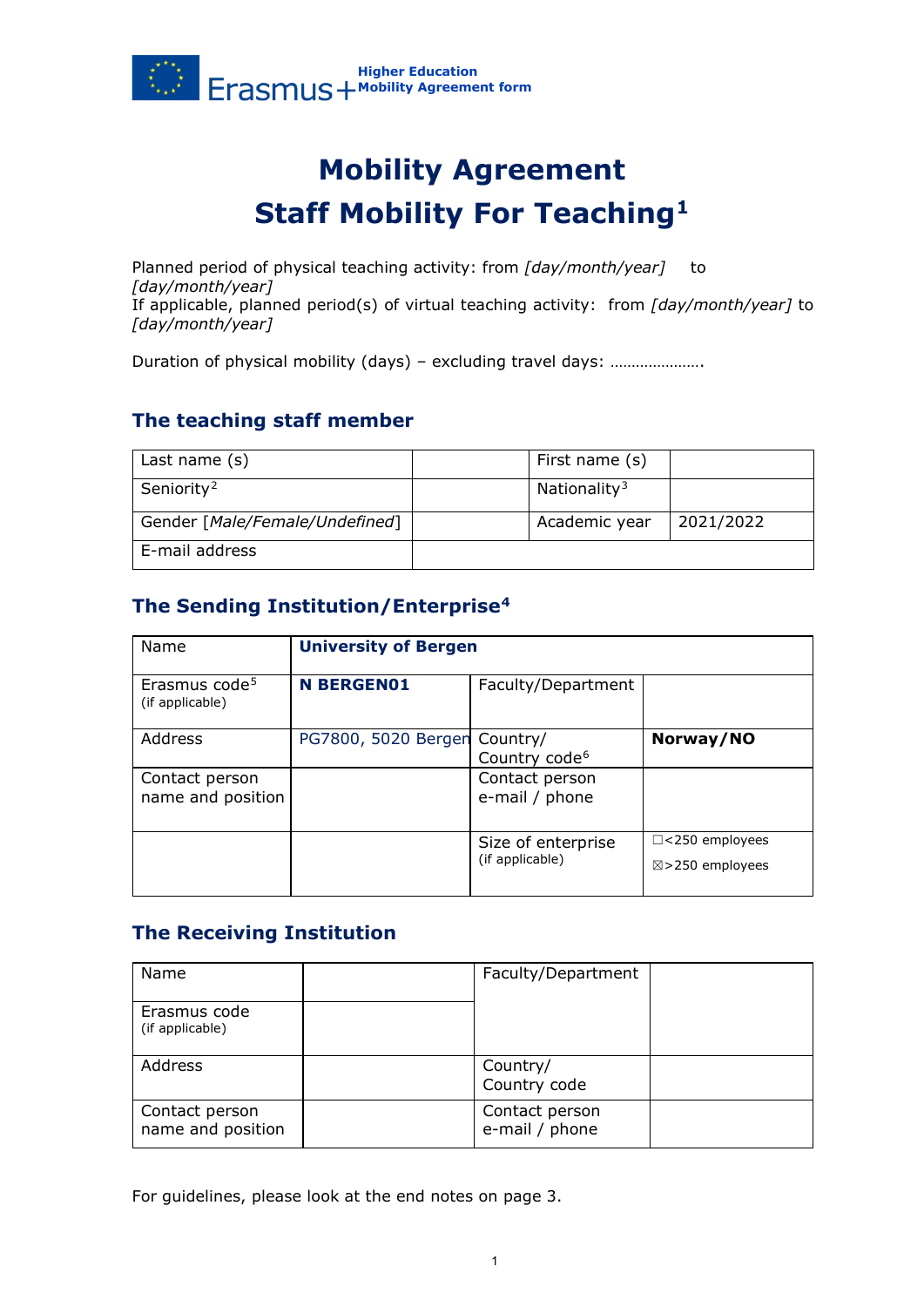

# **Section to be completed BEFORE THE MOBILITY**

### **I. PROPOSED MOBILITY PROGRAMME**

Main subject field<sup>7</sup>: ......................

Level (select the main one): Short cycle (EOF level 5)  $\Box$ ; Bachelor or equivalent first cycle (EQF level 6)  $\Box$ ; Master or equivalent second cycle (EQF level 7)  $\Box$ ; Doctoral or equivalent third cycle (EQF level 8)  $\Box$ 

Number of students at the receiving institution benefiting from the teaching programme: ………………

Number of teaching hours<sup>8</sup>: …………………

Language of instruction: ………………………………………

Is the teaching mobility a part of a blended mobility programme?  $\Box$  Yes  $\Box$  No

#### **Overall objectives of the mobility:**

**Added value of the mobility (in the context of the modernisation and internationalisation strategies of the institutions involved):**

**Content of the teaching programme and if applicable division between physical and virtual parts:**

**Expected outcomes and impact (e.g. on the professional development of the teaching staff member and on the competences of students at both institutions):**

### **II. COMMITMENT OF THE THREE PARTIES**

By signing<sup>[9](#page-3-2)</sup> this document, the teaching staff member, the sending institution/enterprise and the receiving institution confirm that they approve the proposed mobility agreement.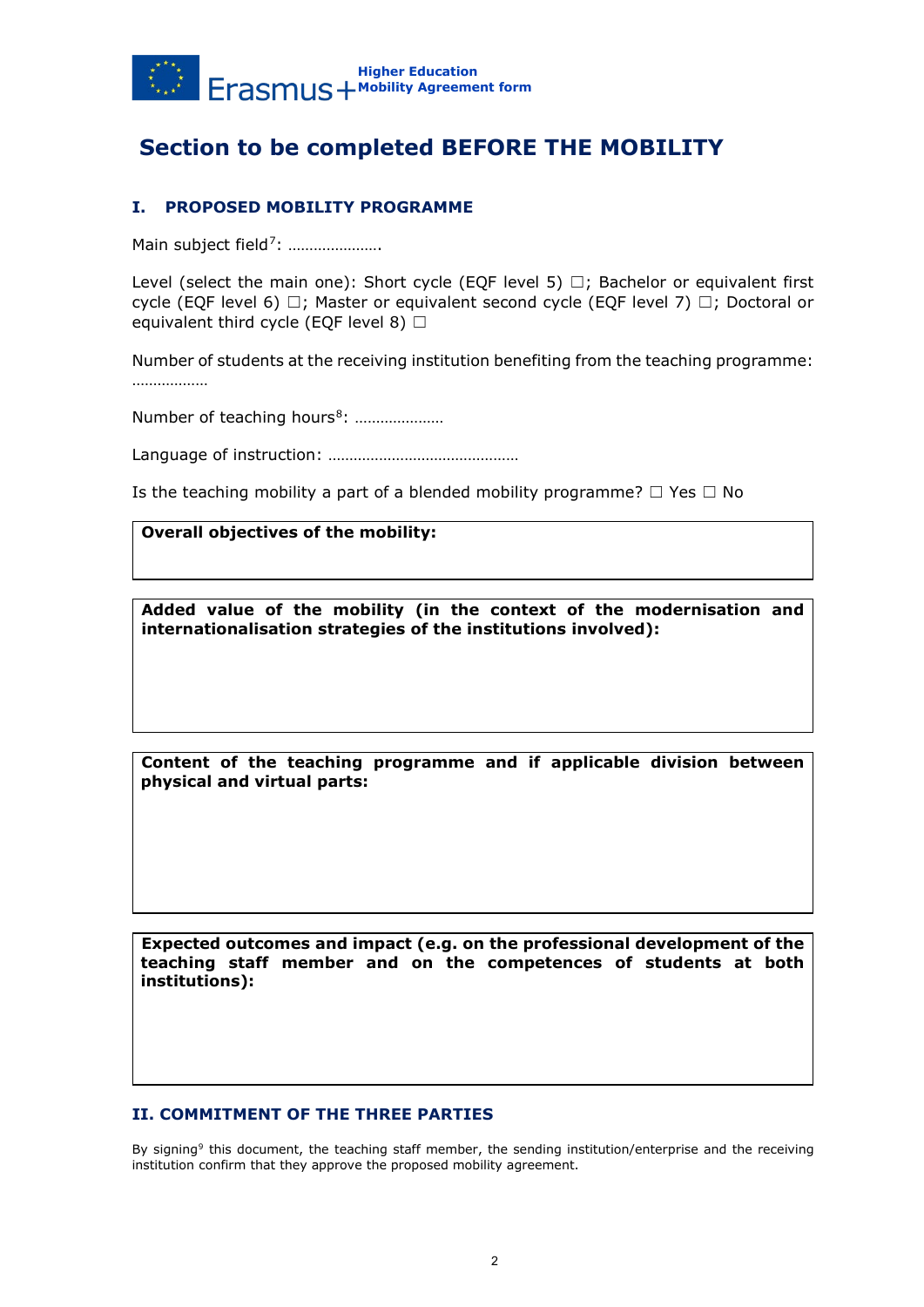

The sending higher education institution supports the staff mobility as part of its modernisation and internationalisation strategy and will recognise it as a component in any evaluation or assessment of the teaching staff member.

The teaching staff member will share his/her experience, in particular its impact on his/her professional development and on the sending higher education institution, as a source of inspiration to others.

The teaching staff member and the beneficiary institution commit to the requirements set out in the grant agreement signed between them.

The teaching staff member and the receiving institution will communicate to the sending institution/enterprise any problems or changes regarding the proposed mobility programme or mobility period.

| The teaching staff member          |       |  |  |
|------------------------------------|-------|--|--|
| Name:                              |       |  |  |
| Signature:                         | Date: |  |  |
|                                    |       |  |  |
| The sending institution/enterprise |       |  |  |
| Name of the responsible person:    |       |  |  |
| Signature:                         | Date: |  |  |
|                                    |       |  |  |
| The receiving institution          |       |  |  |
| Name of the responsible person:    |       |  |  |

Signature: Date: Date: Date: Date: Date: Date: Date: Date: Date: Date: Date: Date: Date: Date: Date: Date: Date: Date: Date: Date: Date: Date: Date: Date: Date: Date: Date: Date: Date: Date: Date: Date: Date: Date: Date: D

<sup>1</sup> Adaptations of this template:

- In case the mobility combines teaching and training activities, **this template** should be used and adjusted to fit both activity types.
- In the case of mobility between **Programme and Partner Country HEIs**, this agreement must be always signed by the staff member, the Programme Country HEI and the Partner Country HEI (three signatures in total).
- <span id="page-2-0"></span>• In the case of **invited staff from enterprises to teach in Partner Country HEIs**, this agreement must be signed by the participant, the Programme Country HEI as beneficiary; the Partner Country HEI receiving the staff member and the Programme Country enterprise (four signatures in total). An additional space will be added for signature of the Programme Country HEI organising the mobility.
- For **invited staff from enterprises to teach in Programme Country HEIs**, it will be sufficient with the signature of the staff member, the Programme Country HEI and the sending organisation (three signatures in total, same as in mobility between Programme Countries).

<sup>2</sup> **Seniority:** Junior (approx. < 10 years of experience), Intermediate (approx. > 10 and < 20 years of experience) or Senior (approx. > 20 years of experience).

<sup>3</sup> **Nationality:** Country to which the person belongs administratively and that issues the ID card and/or passport.

<sup>4</sup> Any Programme or Partner Country enterprise or, more generally, any public or private organisation active in the labour market or in the fields of education, training and youth .

<span id="page-2-2"></span><span id="page-2-1"></span><sup>5</sup> **Erasmus Code:** A unique identifier that every higher education institution that has been awarded with the Erasmus Charter for Higher Education receives. It is only applicable to higher education institutions located in Programme Countries.

<span id="page-2-3"></span><sup>6</sup> **Country code**: ISO 3166-2 country codes available at: [https://www.iso.org/obp/ui/#search.](https://www.iso.org/obp/ui/#search)

<sup>7</sup> The [ISCED-F 2013 search tool](http://ec.europa.eu/education/tools/isced-f_en.htm) (available at [http://ec.europa.eu/education/tools/isced-f\\_en.htm\)](http://ec.europa.eu/education/tools/isced-f_en.htm) should be used to find the ISCED 2013 detailed field of education and training.

<span id="page-2-5"></span><span id="page-2-4"></span> $8$  A minimum of 8 teaching hours per week (or any shorter period of stay) has to be respected. If the mobility lasts longer than one week, the minimum number of teaching hours for an incomplete week shall be proportional to the duration of that week. If the teaching activity is combined with a training activity during a single period abroad, the minimum is reduced to 4 teaching hours per week (or any shorter period of stay). There is no minimum number of teaching hours for invited staff from enterprises.